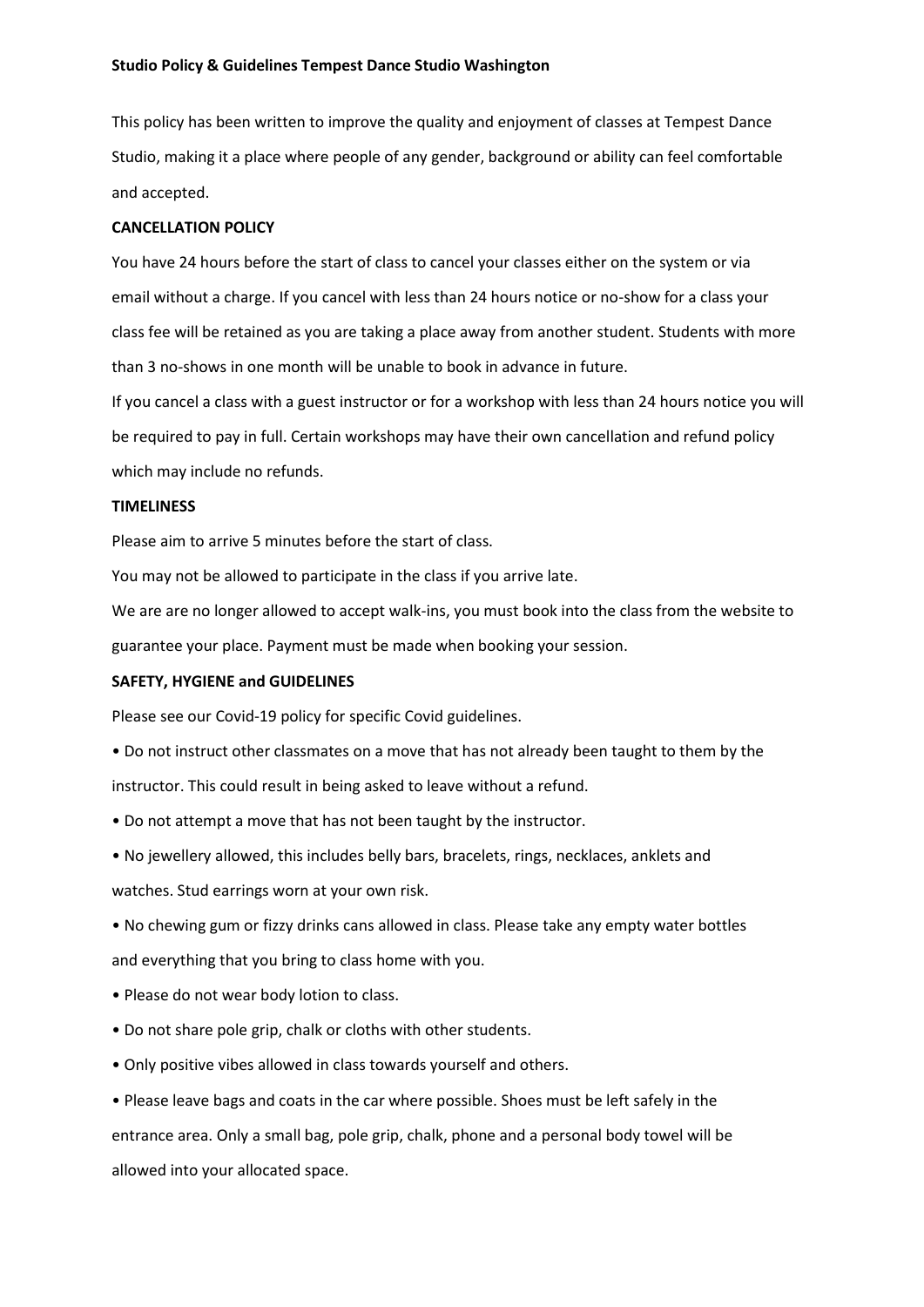- No alcohol permitted before or during class.
- Please wear appropriate clothing for your activity. Shorts and t-shirt/vest for pole, leggings and t-shirt with armpits covered for aerial. No zips, buttons, rivets or studs on shorts.
- Please do not use our pole cloths to wipe your body, you may bring your own towel.

## **PHOTOGRAPHY**

- Do not photograph anyone without their permission.
- Try to avoid others in the background of your photographs

Studio Policy & Guidelines Tempest Dance Studio Washington

By participating in class photography/videography you hereby release all rights to Tempest Dance

Studio Ltd for promotional purposes, unless otherwise explicitly stated by yourself.

Please tag the studio or your instructor in your photographs on FB #teamtempest

### #tempestwashington

#### **PRIVATE LESSONS**

- Private lessons must be paid for in advance at the time of booking.
- You must notify us 24 hours in advance if you would like to reschedule. No refunds are given for private lessons only class credit.
- If less than 12 hours notice is given the payment will be retained in full.

### **BLOCK BOOKINGS**

Currently if you book 4 or more lessons in one transaction on the website you can use a personal discount code (please email directly to receive your discount code). This code reduces the cost of each adult lesson from £12 to £10.44. If any of the block of sessions are cancelled the cost of each class returns to £12 and the amount refunded will reflect this. You have the option to re-schedule a session if 24 hours notice is given.

#### **LIABILITY WAIVER**

It is essential that you complete an online PARQ form prior to attending Tempest Dance Studio. Dance, fitness, pole and aerial classes are challenging physical activities. Minor bumps and bruises are common. All students must work within their own capabilities and listen to instruction at all times. If you experience any discomfort during class please listen to your body and rest. Any injury must be disclosed to the instructor.

The instructor will from time to time need to touch you for spotting, posture, alignment and